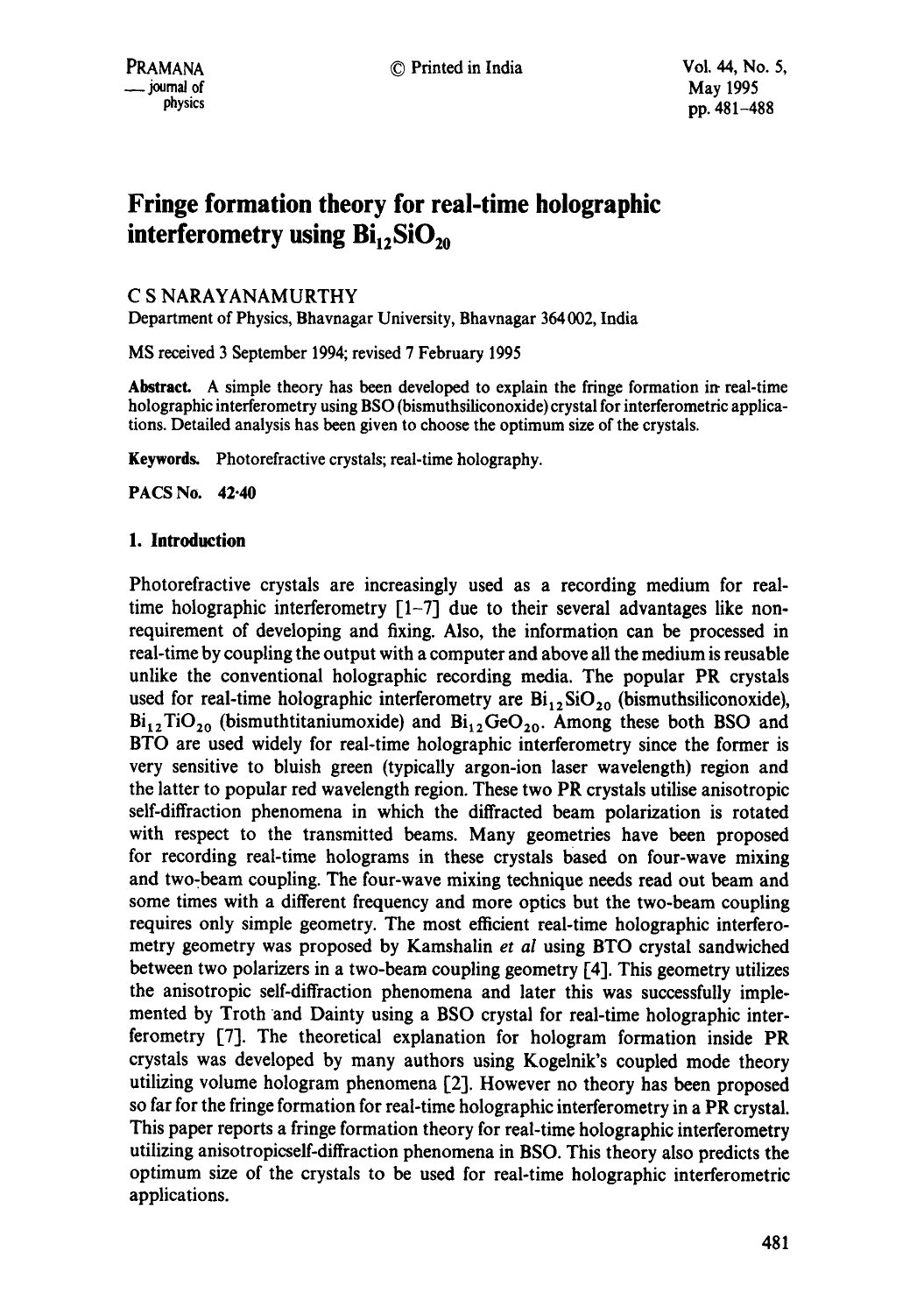## *C S Narayanamurthy*

## **2. Fringe formation theory**

The proposed fringe formation theory is derived in two ways. First by considering optical activity and secondly by ignoring it. For both the analyses a BSO crystal sandwiched between two polarizers as shown in figure 1 is considered. The BSO crystal is cut in the  $(110)$  crystal orientation with its  $[110]$  crystal direction parallel to the plane of incidence illuminating radiation.

#### *2.1 Consideration of optical activity of the crystal*

Let  $E_0 e^{i\phi}$  be the object wave and  $E_r e^{i\phi_r}$  be the reference wave forming the writing beams which incident on the BSO crystal. These two writing beams interfere inside the crystal to form the necessary phase grating which in turn produces the necessary refractive index change through diffusion mechanism. The transfer matrix for such a photorefractive crystal can be written as [3],

$$
M_{tr}^1 = |\tilde{E}_0 + \tilde{E}_r| \begin{vmatrix} \cos At - i\sin\psi_0 \sin At & -\sin At \cos\psi_0 \\ \cos\psi_0 \sin At & \cos At + i\sin\psi_0 \sin At \end{vmatrix}
$$
 (2.1)

where, t is the thickness of the crystal;  $A = [\rho^2 + {\{\Delta n\}^2}/{4}\}]^{1/2}$ ;  $\psi = \tan^{-1}(\Delta n/2\rho)$ ;  $\rho$  is the optical activity per unit length and  $\Delta n$  is the birefringence per unit length.

The value of  $\Delta n$  for BSO crystal used in this analysis is 1.49  $\times$  10<sup>-5</sup> (calculation is shown in appendix).

The anisotropic self-diffraction phenomenon occurs in BSO/BTO type of crystals of sillenite family whenever the writing beams interfere in the crystal. Figure 2 shows both the diffraction phenomena namely isotropic and anisotropic self-diffraction. In BSO crystal the relative intensity of two writing beams creates a space charge field which in turn produces a refractive index grating  $\pi/2$  phase shifted relative to the intensity. This also induces axes of linear birefringence with refractive indices  $n_0 + \Delta n$  and  $n_0 - \Delta n$ . After the formation of hologram inside the crystal to read out, one of the writing beams itself is used by assuming that the other writing beam i.e. the signal beam is turned off. This assumption can be considered since the phase grating will exist for a time due to inherent inertia of the photo refractive effect. Figure 3 shows that the reference wave polarization (assuming it is vertical at the centre of the crystal) is decomposed into two components polarized in the  $c_1$  and  $c_2$  directions. These orthogonal components will diffract off the grating polarized in the same directions, but with a phase delay between them. Consider the phase delays of the  $c_1$  and  $c_2$  relative to the reading wave. The refractive index that the  $c_1$  and  $c_2$  components of the read out wave see is different, due to induced birefringence, and are equal in magnitude but opposite in sign. Thus the phase difference between the two orthogonal components of diffraction is  $+\pi/2 - (-\pi/2) = \pi$ . Referring to figure 3, supposing that the polarization component of the reference wave in the  $c_1$  direction  $E_r(c_1)$  diffracts from the  $n_0 - \Delta n$  grating with the same sense of polarization  $E_r(c_1)$  at a particular instant. But, the polarization component in the  $c_2$  direction  $E_r(c_2)$  which is out of phase by  $\pi$  with respect to  $E_r(c_1)$ . The net resultant polarization of the diffracted reference wave is orthogonal to the input polarization. This is not so in the case of conventional holographic reconstruction. The advantage of such diffraction phenomenon is that it eliminates completely the background noise while forming the hologram. The above phenomenon can be derived from eq. (1) in the following way. Let the reference wave  $E_{\rm c} e^{i\phi r}$  reads out the recorded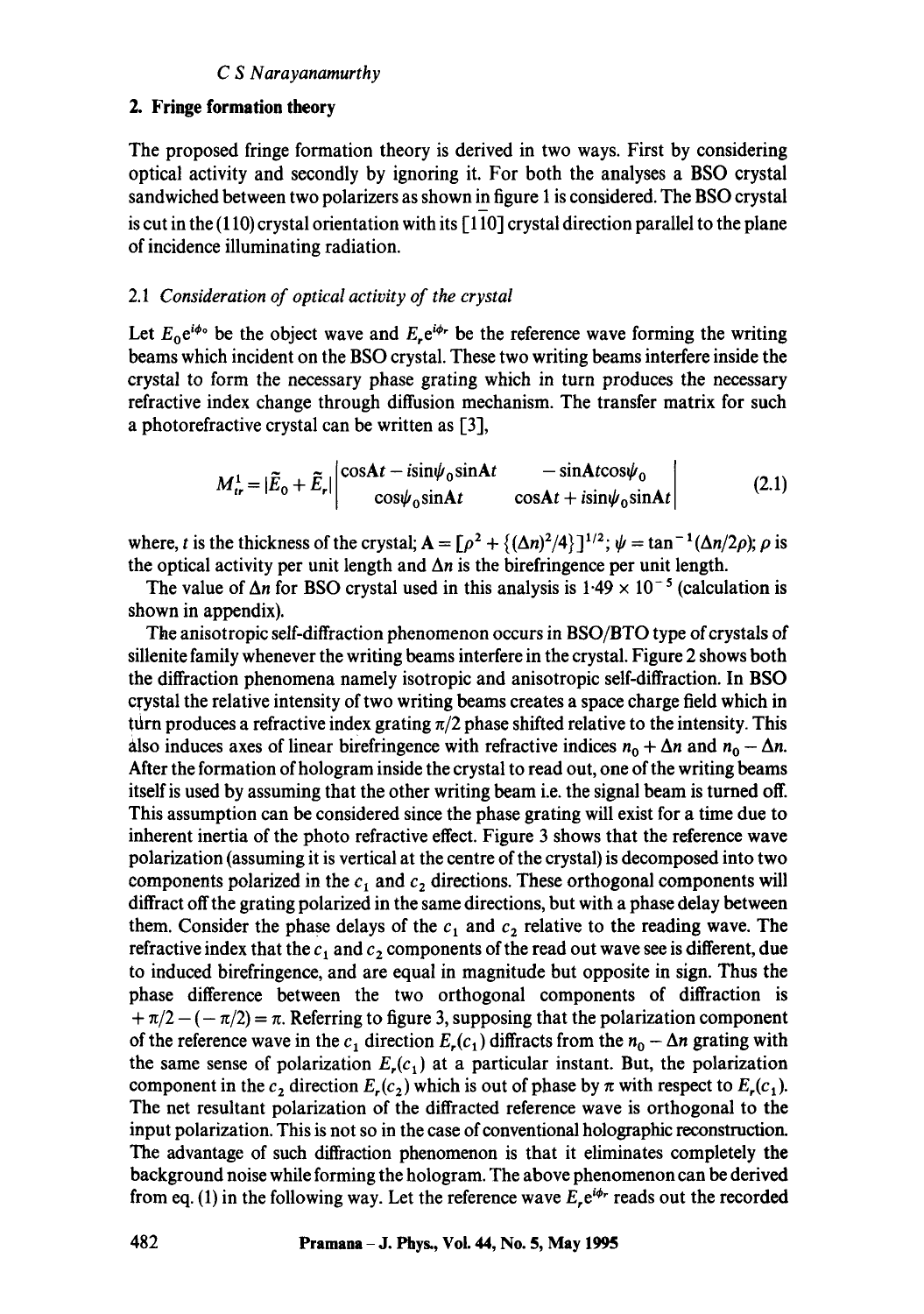

Pramana - J. Phys., Vol. 44, No. 5, May 1995 483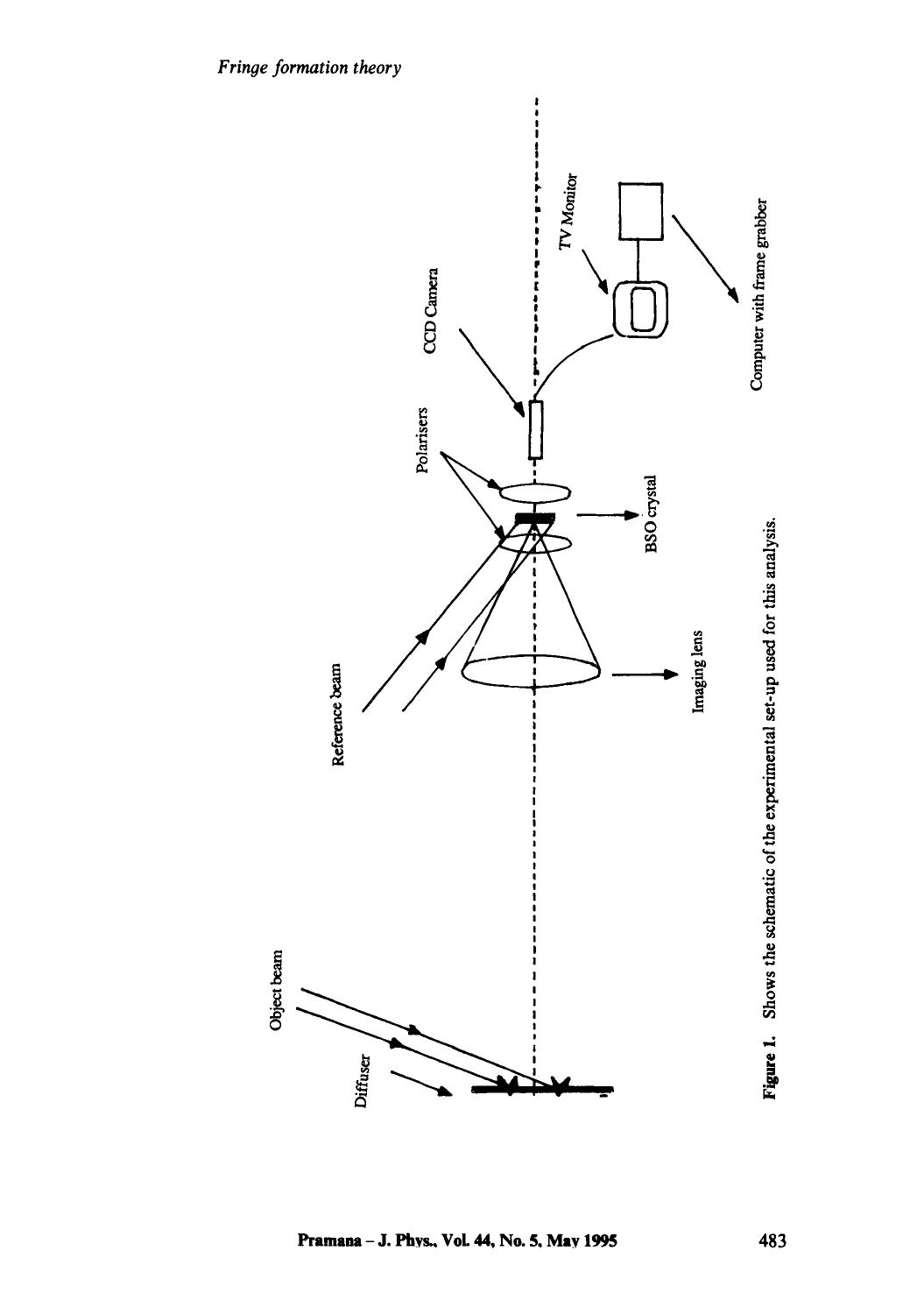

**Figure** 2. A, B shows the diagram of the isotropic diffraction and C, D shows the anisotropic self-diffraction phenomena.



**Figure 3. Shows the read out mechanism of anisotropic self-diffraction.** 

hologram (phase grating) with its vertical polarization at the centre of the crystal and assuming the signal beam is turned off momentarily. The output beam immediately after the crystal and just before the output polarizer is,

$$
E_{\mathbf{R}d}^1 = |\widetilde{E}_0 + \widetilde{E}_r| \begin{vmatrix} \cos At - i\sin\psi_0 \sin At & -\sin At \cos\psi_0 \\ \cos\psi_0 \sin At & \cos At + i\sin\psi_0 \sin At \end{vmatrix} \begin{vmatrix} 0 \\ \widetilde{E}_r \end{vmatrix}.
$$
 (2.2)

**484 Pramana- J. Phys., VoL 44, No. 5, May 1995**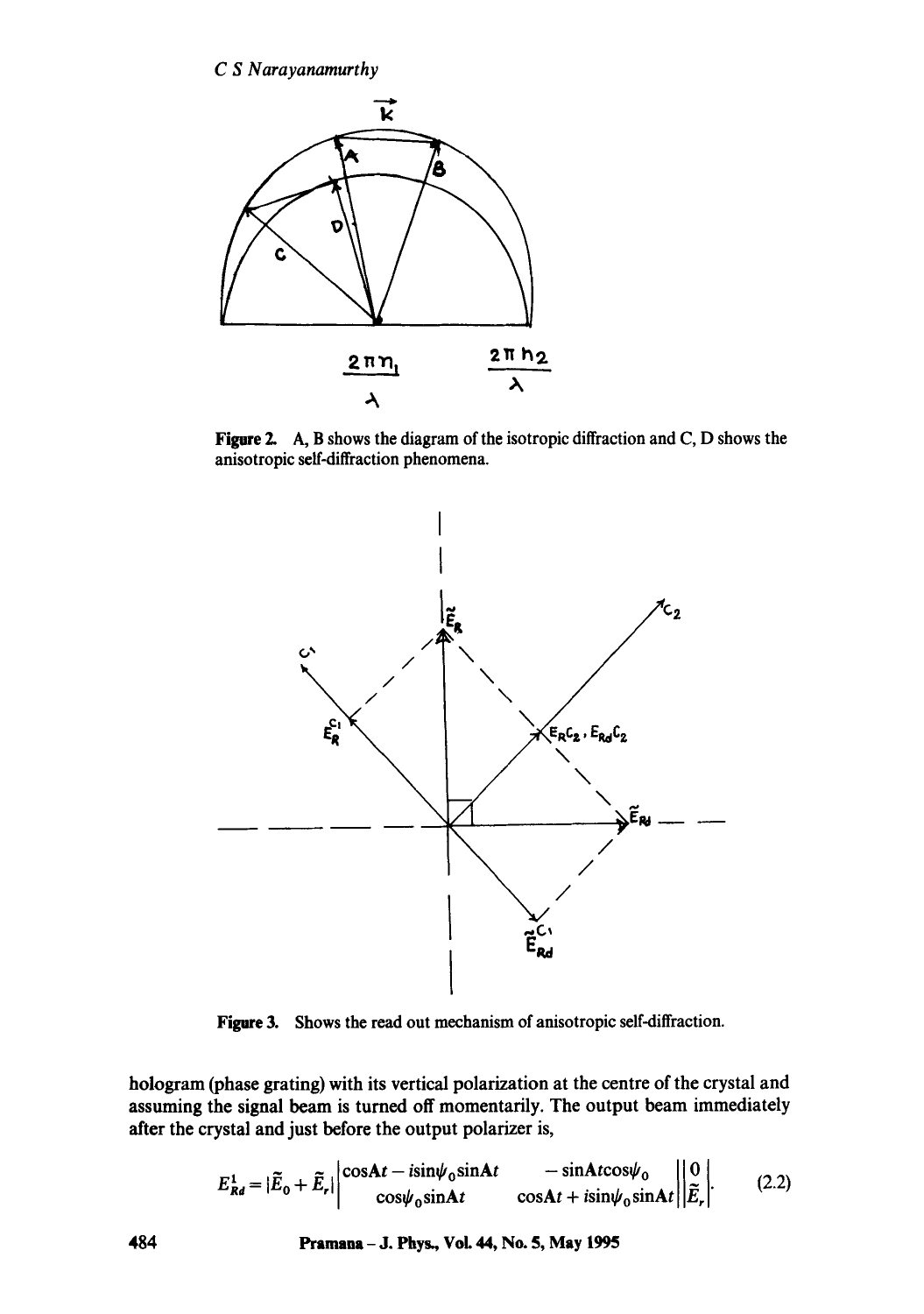The amplitude of the transmitted residual beam just outside the crystal is,

$$
E_{Rd}^{1} = \begin{vmatrix} 0 & 0 \\ 0 & \cos At + i \sin \psi_0 \sin At \end{vmatrix} (E_0^{2} + E_r^{2}) E_r e^{i\phi_r}
$$
  
+ 
$$
\begin{vmatrix} -\sin At \cos \psi_0 (E_0 e^{i\phi_0} + E_0 e^{-i\phi_0}) & 0 \\ 0 & 0 \end{vmatrix}.
$$
 (2.3)

Where the first term is the diffracted beam and the second term is the transmitted **residual amplitude part. To obtain the transmitted residual amplitude the input and**  output polarizers are to be crossed and mathematically this can be written from (2.3) as,

$$
E_{Rd}^{1} = \left( \begin{vmatrix} 0 & 0 \\ 0 & \cos At + i \sin \psi_0 \sin At \end{vmatrix} (E_0^2 \tilde{E}_r + E_r^2 \tilde{E}_r) \right) \begin{vmatrix} 1 & 0 \\ 0 & 0 \end{vmatrix}
$$
  
+ 
$$
\left( \begin{vmatrix} -\sin At \cos \psi_0 [ (E_0 e^{i\phi_0}) + (E_0 e^{-i\phi_0}) ] & 0 \\ 0 & 0 \end{vmatrix} \right) \begin{vmatrix} 1 & 0 \\ 0 & 0 \end{vmatrix}.
$$
 (2.4)

The residual transmitted amplitude of the object beam can be written from the above matrix as,

$$
|E_{\mathcal{R}d}^1| = (\sin \mathbf{A}t \cos \psi_0) E_0 e^{i\phi_0}.
$$
 (2.5)

Equation (2.5) represents the holographic image of the object alone and in real-time holographic interferometry, there will be a change in the phase of the object beam due to deformations/displacements of the test object as soon as the holographic image is formed then, in such a case eq. (2.5) will become,

$$
|E_{\mathbf{R}^d}^{11}| = (\sin \mathbf{A} t \cos \psi_0) E_0 e^{i\phi'_0}
$$
 (2.6)

Adding (2.5) and (2.6) the resultant transmitted residual intensity after complete cancellation of the diffracted beams is,

$$
I_{\mathbf{R}d} = 2E_0^2 \sin^2 \mathbf{A} t \cos^2 \psi_0 (1 + \cos^2 \delta_0)
$$
 (2.7)

where  $\delta_0 = (\phi_0 - \phi'_0)$ .

The maximum intensity for the holographic interferometric fringes in conventional holographic interferometry depends upon the values of  $\delta_0$ , that is the phase changes occurring in the object beam before and after in the ambient state of the object. In dynamic holographic interferometric case, it is clear from (2.7) that in addition to the value of  $\delta_0$  the intensity of the interferometric fringes depends upon the values of optical activity  $(\rho)$  and the birefringence value of the crystal. Figure 4 shows the plot between the thickness of the crystal and the visibility of the holographic interferometric fringes. Visibility is defined as  $V=(I_{rd,max} - I_{rdmin})/(I_{rdmax} + I_{rdmin})$  for holographic interferometric fringes and the maximum value is one. It is clear from figure 4 that for obtaining maximum visibility the optimum thickness of the PR crystal (here BSO) should be between  $1.5$  mm and  $3.5$  mm for different values of optical activity in addition to the value of  $\delta_0$  where it should be  $m\pi$  (*m* is an integer).

# 2.2 *Ignoring optical activity of the crystal*

The fringe formation theory can be derived by ignoring the optical activity of the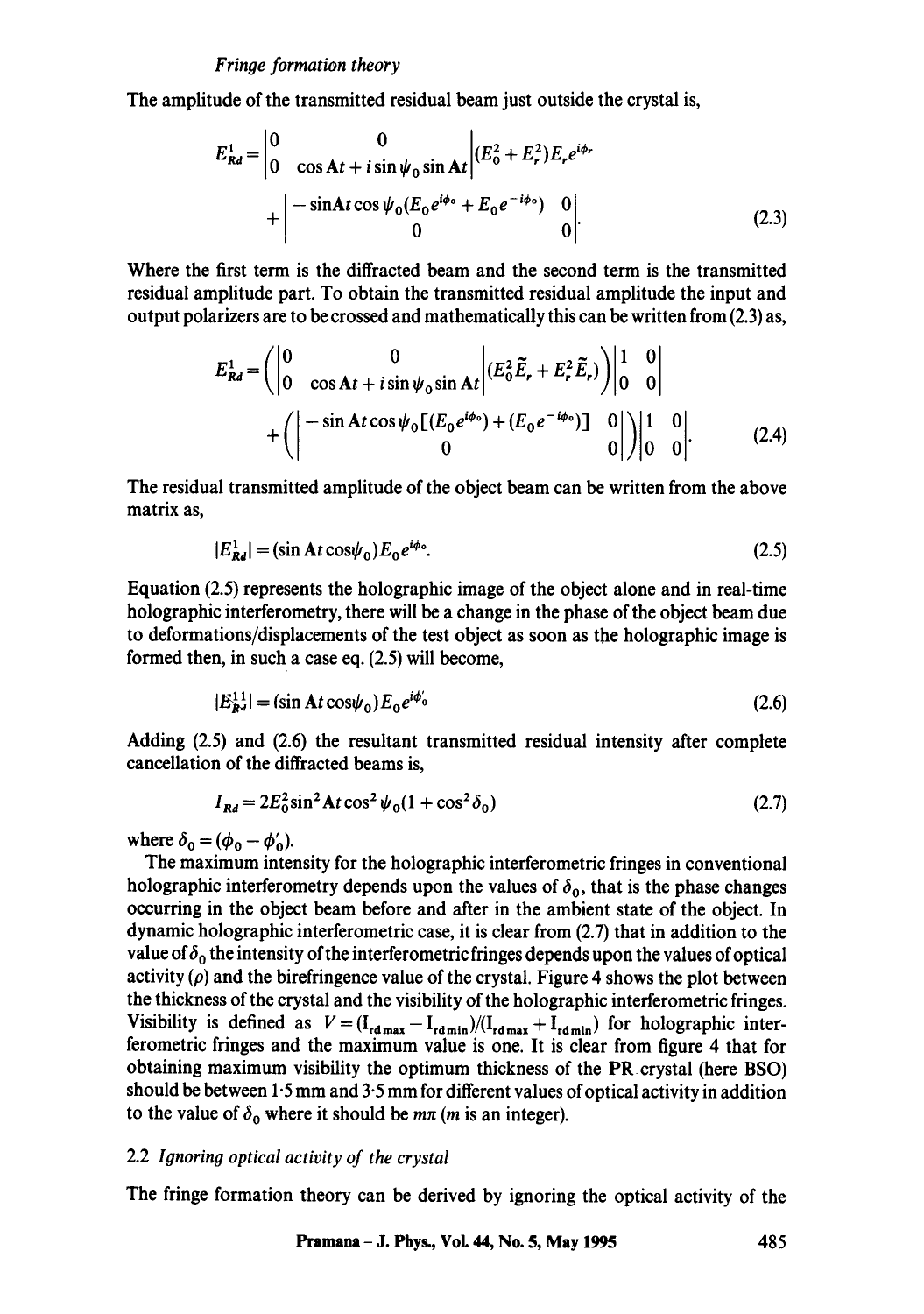

**Figure4.** Shows the plot between visibility V and the thickness t of the BSO crystal for a constant value of  $\lambda = 514$  nm. Curve A,  $\rho = 45^{\circ}/\text{mm}$ ; curve B,  $\rho = 38^{\circ}/\text{mm}$  and curve C,  $\rho = 32^{\circ}/\text{mm}$ .

crystal. The transfer matrix of eq. (1) after neglecting the value of optical activity will be,

$$
M_{\rm tr}^2 = |\widetilde{E}_0 + \widetilde{E}_r| \begin{vmatrix} \cos At & -\sin At \\ \sin At & \cos At \end{vmatrix} \tag{3.1}
$$

where  $\rho = 0$ ,  $A = \{(\Delta n)^2/4\}^{1/2}$  and  $\Delta n =$  the birefringence per unit length. Now when the read out beam enters the crystal the output beam just before the output polarizer is,

$$
E_{\mathcal{R}d}^{2} = \begin{vmatrix} 0 & 0 \\ 0 & \cos \mathbf{A}t \end{vmatrix} (E_{0}^{2} + E_{r}^{2}) \widetilde{E}_{r} + \begin{vmatrix} -\sin \mathbf{A}t (E_{0} e^{i\phi_{0}} + E_{0} e^{-i\phi_{0}}) & 0 \\ 0 & 0 \end{vmatrix}.
$$
 (3.2)

The transmitted residual amplitude of the object beam after rotating the output polarizer will be

$$
|E_{\mathcal{R}d}^2| = E_0 \sin \! \mathbf{A} t e^{i\phi_0}.\tag{3.3}
$$

The final resultant transmitted intensity after the phase changes in the object beam is

$$
I_{\mathcal{R}d}^2 = 2E_0^2 \sin^2 \mathbf{A}t (1 + \cos^2 \delta_0) \tag{3.4}
$$

The maximum intensity of the residual transmitted intensity can be obtained only when  $At = \pi/2$  in addition to the value of  $\delta_0$ . Substituting the value of A and assuming  $\delta_0 = \pi$ , the thickness of the BSO crystal needed is high to get the maximum visibility of the holographic interferometric fringes. This contradicts our earlier theoretical prediction by considering the optical activity that the optimum thickness of the crystal required is about 1.5 mm to 3.5 mm. Also, Troth *et al* [9] have reported that the thickness of the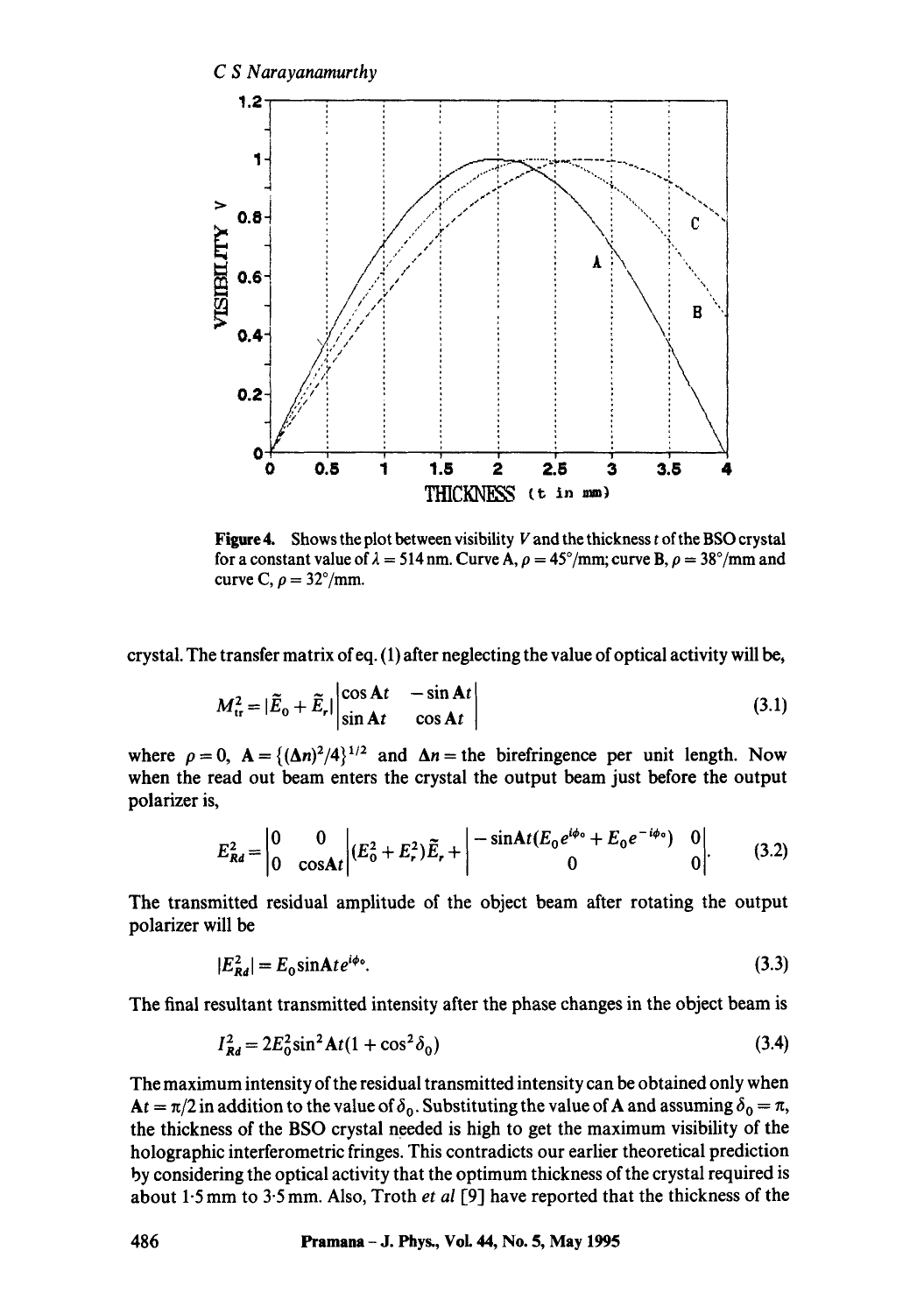# *Fringe formation theory*

BSO crystal used in their experiment on holographic interferometry to study the noise and sensitivity is 2.25 mm for a value of optical activity  $\rho = 38.7^\circ$  mm<sup>-1</sup> for  $\lambda = 514$  nm and this agrees with the theory. Another important point is that the maximum thickness of commercially available and good optical quality BSO and BTO crystals (which are commonly used for holographic interferometry) is between 1.5 mm and  $3.5$  mm. The above results show that the optical activity of the PR crystal is very important in BSO/BTO type of crystals to do real-time holographic interferometry. The results also show that even by considering the optical activity, the BSO crystal acts as a birefringent/half wave plate.

## **3. Conclusion**

A simple theory to obtain real-time holographic interferometric fringes using BSO crystal sandwiched between two polarizers is given and this theory also predicts the optimum size of the crystal required. This theory also shows that by ignoring optical activity the BSO crystal will act as a birefringent plate only when the size of the crystal is large.

### **Acknowledgements**

The author dedicates this paper to Prof. J C Dainty of Imperial College, London and acknowledges his help and for providing facilities to carry out this work. The author acknowledges the DST, Government of India for awarding the BOYSCAST fellowship to carry out this work. The author wishes to thank the referee for his valuable comments.

### **Appendix**

Calculation for finding  $\Delta n$  for the BSO crystal is used in this analysis. The formula for  $\Delta n$  following [2, 8] is,

$$
\Delta n = n_0^3 r_{41} \left[ \sqrt{\beta_0} \frac{\varepsilon_D \varepsilon_q}{(\varepsilon_q + \varepsilon_D)(1 + \beta_0)} \right]
$$
  

$$
\varepsilon_D = \frac{K_B T K_g}{e}, \quad \varepsilon_q = \frac{e N_A}{\varepsilon \varepsilon_0 K_g} \tag{A1}
$$

where  $K_B$  is the Boltzmann constant, T the temperature in Kelvin, e the electric charge of an electron,  $\varepsilon$  and  $\varepsilon_0$  are the unperturbed permittivity of the material and the permittivity of the free space respectively and  $N_A$  is the trap number density in the crystal volume,  $r_{41}$  is the non-zero electro optic coefficient for crystals of sillenite family,  $\beta_0$  is the signal to reference beam intensity ratio,  $n_0$  is the unperturbed refractive index and  $K<sub>e</sub>$  is grating spatial frequency.

The values of the constants are,

$$
n_0 = 2.165, r_{41} = 4.51 \text{ pm/V}, K_B = 1.380 \times 10^{-23} \text{ J/K},
$$
  
\n
$$
T = 300 \text{ K}, N_A = 1.27 \times 10^{22} / \text{m}^3, e = 1.602 \times 10^{-19} \text{ C},
$$
  
\n
$$
K_g = 12.6 \ \mu \text{m}^{-1}, \varepsilon_0 = 8.854 \times 10^{-12} \text{ F/m}, \varepsilon = 56,
$$
  
\n
$$
\beta_0 = 1.
$$